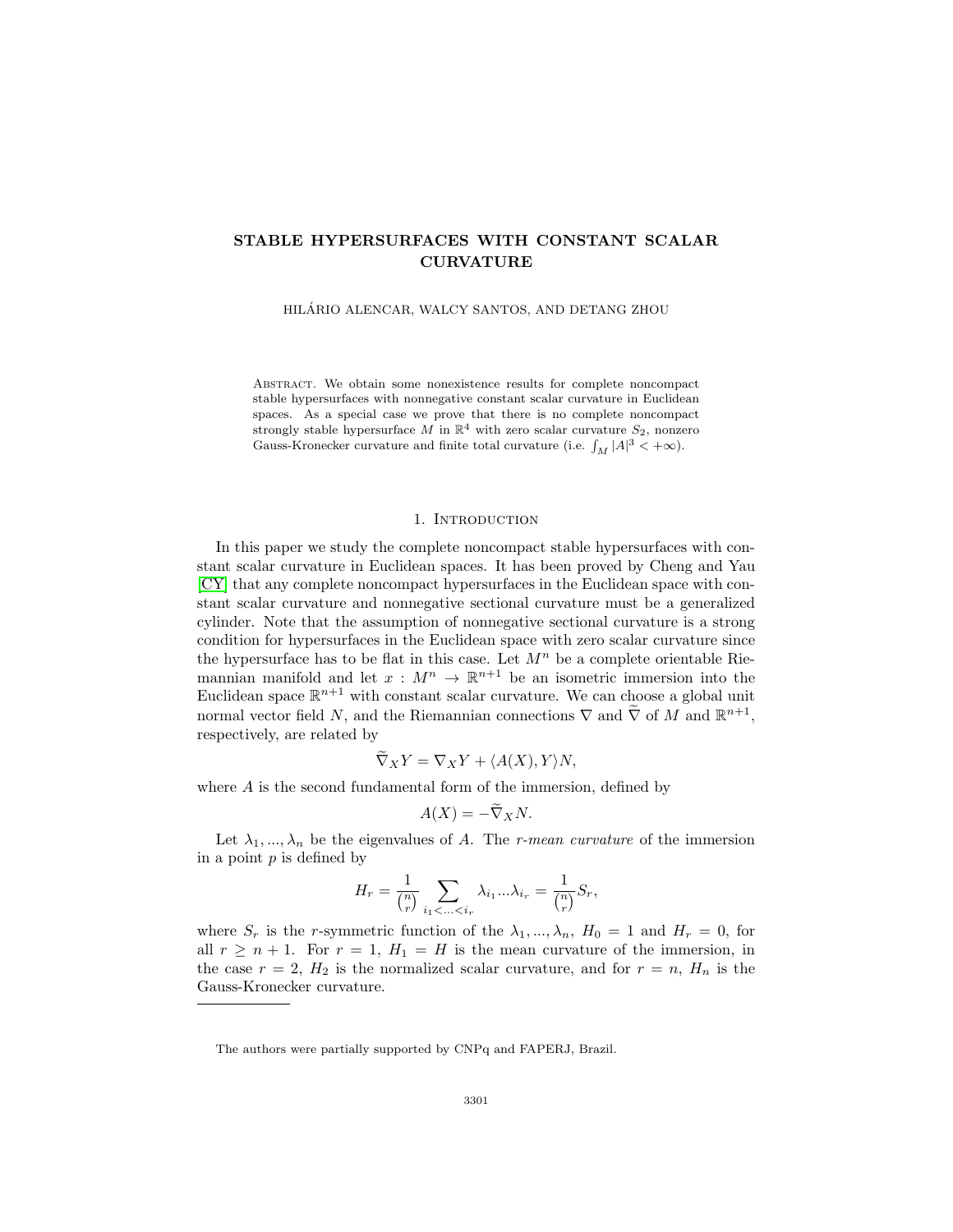It is well-known that hypersurfaces with constant scalar curvature are critical points for a geometric variational problem, namely, that associated to the functional

(1) 
$$
\mathcal{A}_1(M) = \int_M S_1 \, dM,
$$

under compactly supported variations that preserve volume. Let  $M$  be a hypersurface in the Euclidean space with constant scalar curvature. Following [\[AdCE\]](#page-11-1), when the scalar curvature is zero, we say that a regular domain  $D \subset M$  is stable if the critical point is such that  $\left(\frac{d^2A_1}{dt^2}\right)_{t=0} \geq 0$  for all variations with compact support in D, and when the scalar curvature is nonzero, we say that a regular domain  $D \subset M$  is strongly stable if the critical point is such that  $\left(\frac{d^2 A_1}{dt^2}\right)_{t=0} \geq 0$ , for all variations with compact support in  $D$ . It is natural to study the global properties of hypersurfaces in the Euclidean space with constant scalar curvature. For example, we have the following open question (see 4.3 in [\[AdCE\]](#page-11-1)).

<span id="page-1-0"></span>**Question 1.1.** Is there any stable complete hypersurface M in  $\mathbb{R}^4$  with zero scalar curvature and nonzero Gauss-Kronecker curvature?

We have a partial answer to Question [1.1.](#page-1-0)

**Theorem A** (see Theorem [3.1\)](#page-4-0). There is no complete noncompact stable hypersurface M in  $\mathbb{R}^{n+1}$  with zero scalar curvature  $S_2$  and 3-mean curvature  $S_3 \neq 0$ satisfying

(2) 
$$
\lim_{R \to +\infty} \frac{\int_{B_R} S_1^3}{R^2} = 0,
$$

where  $B_R$  is the geodesic ball in M.

When  $S_2 = 0, S_1^2 = |A|^2$  we have

**Corollary B.** There is no complete noncompact stable hypersurface M in  $\mathbb{R}^4$  with zero scalar curvature  $S_2$ , nonzero Gauss-Kronecker curvature and finite total curvature (i.e.  $\int_M |A|^3 < +\infty$ ).

We remark that Shen and Zhu (see [\[SZ\]](#page-11-2)) proved that a complete stable minimal *n*-dimensional hypersurface in  $\mathbb{R}^{n+1}$  with finite total curvature must be a hyperplane. The above corollary can be seen as a similar result in dimension 3 for hypersurfaces with zero scalar curvature.

We also prove the following result for hypersurfaces with positive constant scalar curvature in Euclidean space.

**Theorem C** (see Theorem [3.2\)](#page-7-0)**.** There is no complete immersed strongly stable hypersurface  $M^n \to \mathbb{R}^{n+1}$ ,  $n \geq 3$ , with positive constant scalar curvature and polynomial growth of 1-volume; that is

$$
\lim_{R\to\infty}\frac{\int_{B_R}S_1dM}{R^n}<\infty,
$$

where  $B_R$  is a geodesic ball of radius R of  $M^n$ .

As a consequence of the properties of a graph with constant scalar curvature, we have the following corollary:

**Corollary D** (see Corollary [4.1\)](#page-10-0). Any entire graph on  $\mathbb{R}^n$  with nonnegative constant scalar curvature must have zero scalar curvature.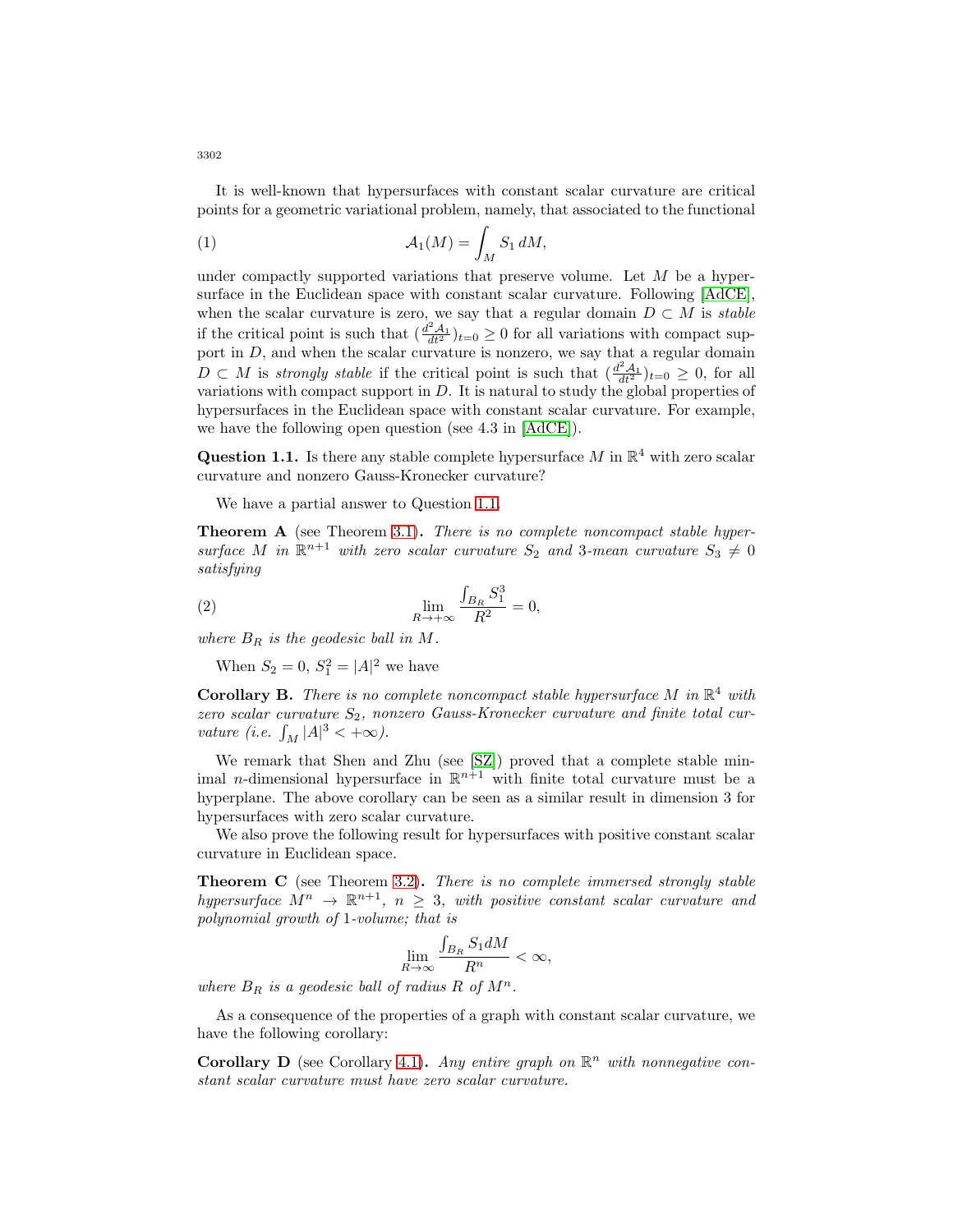This can be compared with a result of Chern [\[Ch\]](#page-11-3), which says any entire graph on  $\mathbb{R}^n$  with constant mean curvature must be minimal. It has been known by a result of X. Cheng in [\[Che\]](#page-11-4) (see also [\[ENR\]](#page-11-5)) that any complete noncompact stable hypersurface in  $\mathbb{R}^{n+1}$  with constant mean curvature must be minimal if  $n < 5$ . It is natural to ask that any complete noncompact stable hypersurface in  $\mathbb{R}^{n+1}$  with nonnegative constant scalar curvature must have zero scalar curvature.

It should be remarked that Chern [\[Ch\]](#page-11-3) proved that there is no entire graph on  $\mathbb{R}^n$  with Ricci curvature less than a negative constant. We don't know whether there exists an entire graph on  $\mathbb{R}^n$  with constant negative scalar curvature.

The rest of this paper is organized as follows: we include some results and definitions which will be used in the proof of our theorems in Section [2.](#page-2-0) The proof of main results are given in Section 3, and Section 4 is an appendix in which we prove some stability properties for graphs with constant scalar curvature in the Eucildean space.

### 2. Some stability and index properties FOR HYPERSURFACES WITH  $S_2 = const.$

<span id="page-2-0"></span>We introduce the r'th Newton transformation,  $P_r$ :  $T_pM \rightarrow T_pM$ , which is defined inductively by

$$
\begin{array}{rcl} P_0=&I,\\ P_r=&S_rI-A\circ P_{r-1},\;r\geq 1.\end{array}
$$

The following formulas are useful in the proof (see [\[Re\]](#page-11-6), Lemma 2.1):

<span id="page-2-2"></span>(3) 
$$
\operatorname{trace}(P_r) = (n-r)S_r,
$$

(4) 
$$
\operatorname{trace}(A \circ P_r) = (r+1)S_{r+1},
$$

(5) 
$$
\text{trace}(A^2 \circ P_r) = S_1 S_{r+1} - (r+2) S_{r+2}.
$$

From [\[AdCC\]](#page-11-7) we have the second variation formula for hypersurfaces in a space form of constant curvature  $c, \mathbb{Q}_c^{n+1}$ , with constant 2-mean curvature: (6)

$$
\frac{d^2\mathcal{A}_1}{dt^2}\vert_{t=0}=\int_D\langle P_1(\nabla f),\nabla f\rangle dM-\int_D(S_1S_2-3S_3+c(n-1)S_1)f^2dM,\quad\forall f\in C_c^\infty(D).
$$

**Definition 2.1.** When  $S_2 = 0$  and  $c = 0$ , M is stable if and only if

(7) 
$$
\int_M \langle P_1(\nabla f), \nabla f \rangle dM \ge -3 \int_M S_3 f^2 dM,
$$

for any  $f \in C_c^{\infty}(M)$ . One can see that if  $P_1 \equiv 0$ , then  $S_3 = 0$  and M is stable. When  $S_2 = const. \neq 0$ , M is stable if and only if

<span id="page-2-1"></span>
$$
\int_D \langle P_1(\nabla f), \nabla f \rangle dM \ge \int_D (S_1S_2 - 3S_3 + c(n-1)S_1) f^2 dM,
$$

for all  $f \in C_c^{\infty}(M)$  and  $\int_M f dM = 0$ . We say that M is strongly stable if and only if the above inequality holds for all  $f \in C_c^{\infty}(M)$ .

Similar to minimal hypersurface we can also define the index  $I$  for hypersurfaces with constant scalar curvature. Given a relatively compact domain  $\Omega \subset M$ , we denote by Ind  $(1)(\Omega)$  the number of linearly independent normal deformations with support on  $\Omega$  that decrease  $\mathcal{A}_1$ . The *index* of the immersion is defined as

(8) Ind<sup>1</sup>(M) := sup{Ind<sup>1</sup>(
$$
\Omega
$$
) |  $\Omega \subset M$ ,  $\Omega$  relatively compact}.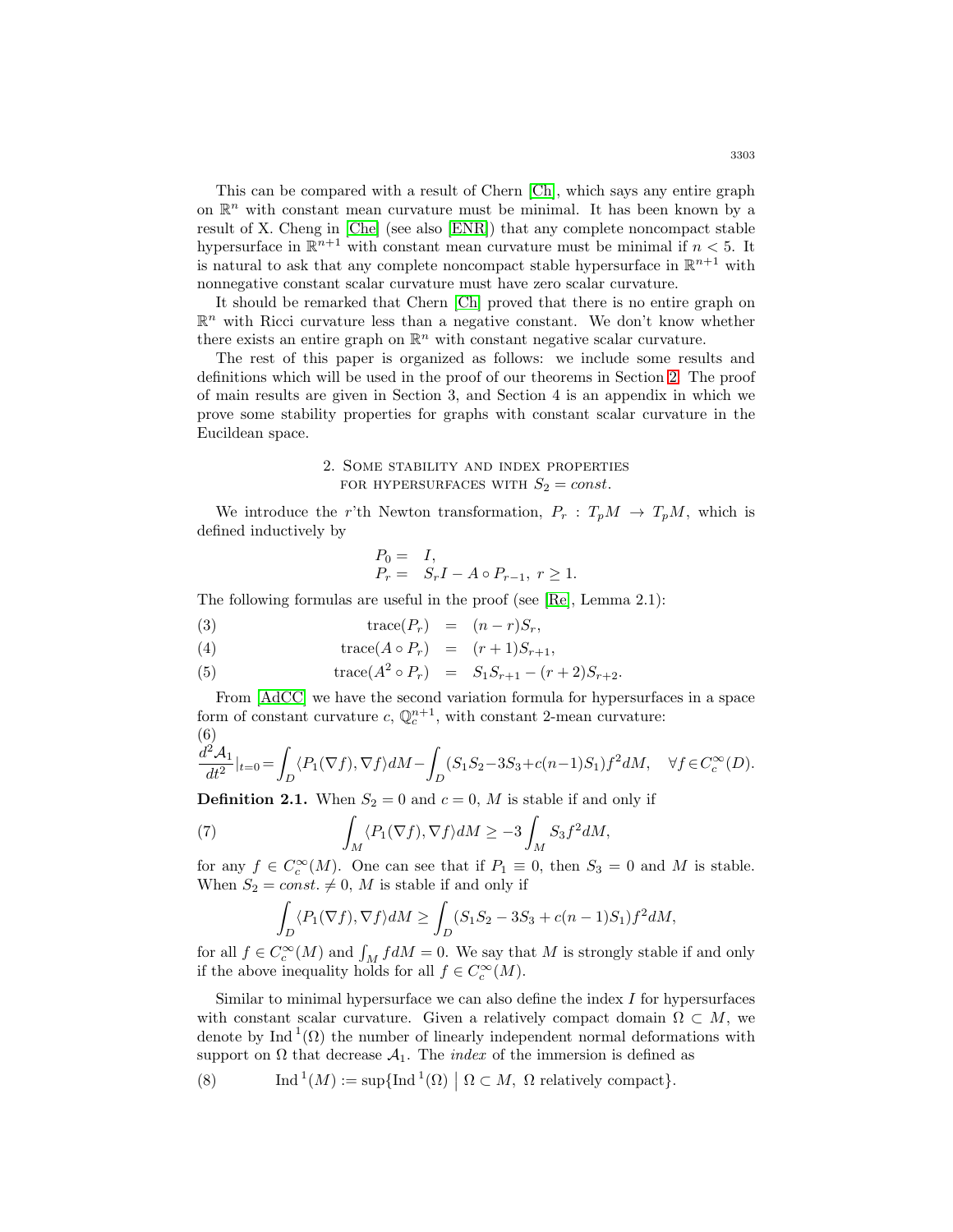M is strongly stable if Ind  $^1(M) = 0$ . The following result has been shown in [\[El\]](#page-11-8).

**Lemma 2.1.** Let  $M^n \to \mathbb{Q}_c^{n+1}$  be a noncompact hypersurface with  $S_2 = const. > 0$ . If M has finite index, then there exists a compact set  $K \subset M$  such that  $M \setminus K$  is strongly stable.

For hypersurfaces with constant mean curvature, do Carmo and Zhou [\[dCZ\]](#page-11-9) proved that

**Theorem 2.1.** Let  $x : M^n \to \overline{M}^{n+1}$  be an isometric immersion with constant mean curvature H. Assume M has subexponential volume growth and finite index. Then there exists a constant  $R_0$  such that

$$
H \leq -\overline{Ric}_{M \setminus B_{R_0}}(N),
$$

where N is a smooth normal vector field along M and  $\overline{Ric}(N)$  is the Ricci curvature of  $\overline{M}$  in the normal vector N.

<span id="page-3-2"></span>The technique in [\[dCZ\]](#page-11-9) was generalized by Elbert [\[El\]](#page-11-8) to prove the following result:

**Theorem 2.2.** Let  $x : M^n \to \mathcal{Q}(c)^{n+1}$  be an isometric immersion with  $S_2 =$ const. > 0. Assume that  $\text{Ind}^{1} M < \infty$  and that the 1-volume of M is infinite and has polynomial growth. Then c is negative and

$$
S_2 \leq -c.
$$

In particular, this theorem implies that when  $c = 0$  the hypersurfaces in the above theorem must have nonpositive scalar curvature.

### 3. Proof of the theorems

When  $S_2 = 0$  we know that  $|S_1|^2 = |A|^2$ . Thus, if  $S_3 \neq 0$ , we have that  $|A|^2 > 0$ . Hence  $S_1 \neq 0$  and we can choose an orientation such that  $P_1$  is semi-positive definite. Since

<span id="page-3-0"></span>
$$
|\sqrt{P_1}A|^2 = \text{trace}(A^2 \circ P_1)
$$
  
= -3S<sub>3</sub>,

then, when  $c = 0$ , M is stable if

(9) 
$$
\int_M \langle P_1(\nabla f), \nabla f \rangle dM \ge \int_M |\sqrt{P_1}A|^2 f^2 dM,
$$

for any  $f \in C_c^{\infty}(M)$ .

When  $S_2 = 0$ , we have the following inequality, which is essentially due to Cheng and Yau [\[CY\]](#page-11-0) (see also Lemma 4.1 in [\[AdCC\]](#page-11-7) or Lemma 3.2 in [\[Li\]](#page-11-10)):

$$
|\nabla A|^2 - |\nabla S_1|^2 \ge 0.
$$

<span id="page-3-1"></span>In the following lemma, we characterize the equality case in some special case.

**Lemma 3.1.** Let  $M^n(n \geq 3)$  be a nonflat connected immersed 1-minimal hypersurface in  $\mathbb{R}^{n+1}$ . If  $|\nabla A|^2 = |\nabla S_1|^2$  holds on all nonvanishing points of  $|A|$  in M, then each component of M with  $|A| \neq 0$  must be a cylinder over a curve.

3304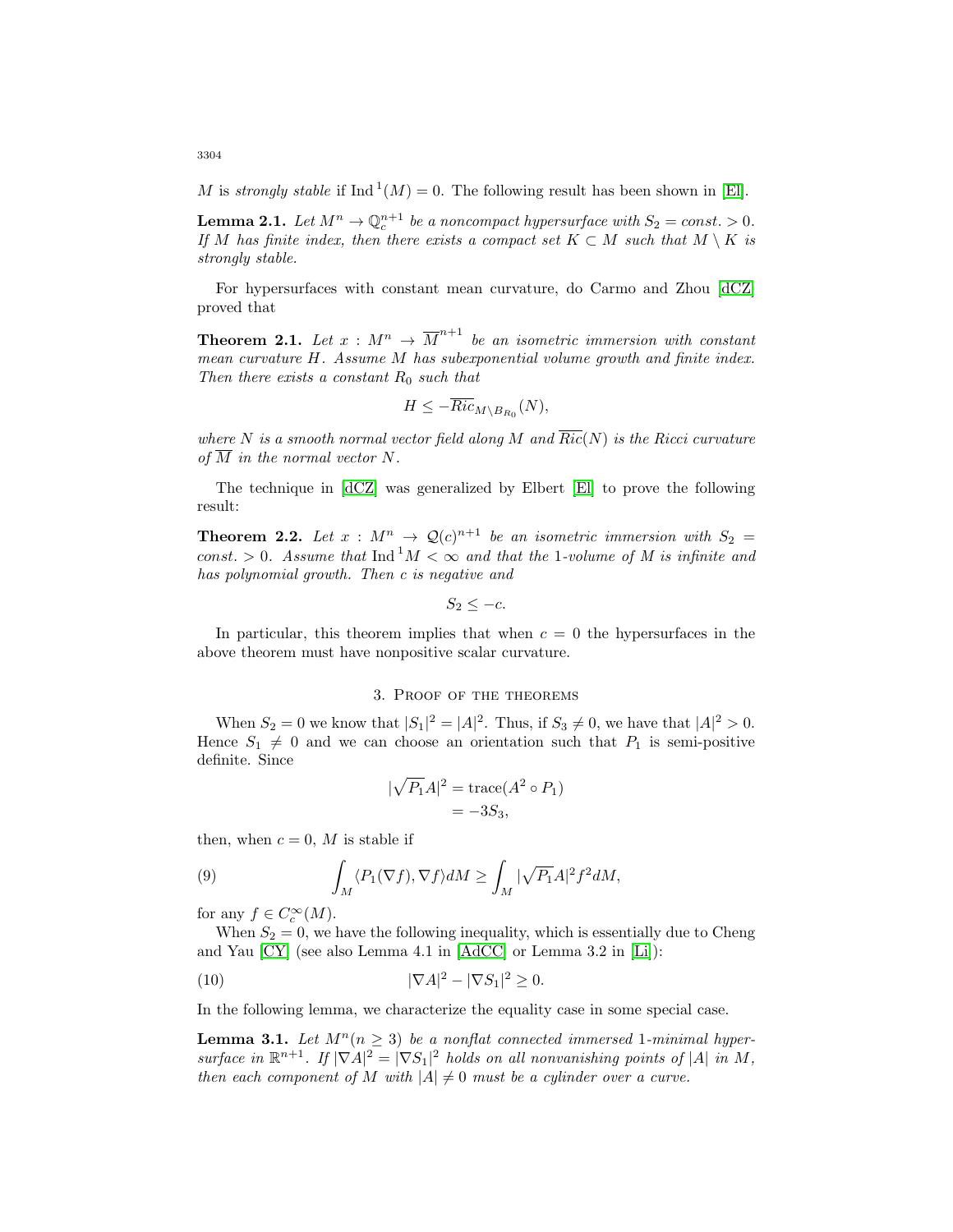Proof. To prove our lemma we recall the computations in [\[SSY\]](#page-11-11). Choose a frame at p so that the second fundamental form is diagonalized. We have  $|A|^2 = \sum_i h_{ii}^2$ and

$$
\sum_{i,j,k} h_{ijk}^2 - |\nabla |A||^2
$$
\n
$$
= [(\sum_{i,j} h_{ij}^2)(\sum_{s,t,k} h_{stk}^2) - \sum_k (\sum_{i,j} h_{ij} h_{ijk})^2](\sum_{i,j} h_{ij}^2)^{-1}
$$
\n
$$
= \frac{1}{2} \sum_{i,j,k,s,t} (h_{ij} h_{stk} - h_{st} h_{ijk})^2 |A|^{-2}
$$
\n
$$
= \frac{1}{2} \left[ \sum_{i,k,s,t} (h_{ii} h_{stk} - h_{st} h_{iik})^2 + \sum_s h_{ss}^2 (\sum_k \sum_{i \neq j} h_{ijk}^2) \right] |A|^{-2}
$$
\n
$$
(11) = \frac{1}{2} \left[ \sum_{i,k,s} (h_{ii} h_{ssk} - h_{ss} h_{iik})^2 \right] |A|^{-2} + 2 \sum_{i \neq j} h_{iij}^2 + \sum_{i \neq j, j \neq k, i \neq k} h_{ijk}^2.
$$

The right hand side of the above equation is nonnegative and zero if and only if all terms on the right hand side of the last equation are zero. Suppose  $x : M \to \mathbb{R}^{n+1}$ is the 1-minimal immersion. Since  $M$  is not a hyperplane, then  $|A|$  is a nonnegative continuous function which does not vanish identically. Let  $p$  be such a point such that  $|A|(p) > 0$ . Then  $|A| > 0$  in a connected open set U containing p. The equality in [\(10\)](#page-3-0) implies

$$
h_{jji} = 0, \text{ for all } j \neq i,
$$
  
\n
$$
h_{ijk} = 0, \text{ for all } j \neq i, j \neq k, k \neq i,
$$
  
\n
$$
h_{ii}h_{ssk} = h_{ss}h_{iik}, \text{ for all } i, s, k.
$$

So we have  $h_{jij} = 0$ , for all  $j \neq i$ , and from the last equation we claim at most one i such that  $h_{iii} \neq 0$ . Otherwise, without the loss of generality we assume  $h_{111} \neq 0$ and  $h_{222} \neq 0$ ; we have  $h_{11}h_{22k} = h_{22}h_{11k}$  for all k. This implies  $h_{11} = h_{22} = 0$ by choosing  $k = 1, 2$ . Using the third formula again we have  $h_{jj}h_{111} = h_{11}h_{jj1}$  for  $j = 3, \ldots, n$ . Hence  $h_{jj} = 0$  for all  $j = 3, \ldots, n$ , which contradicts  $|A| \neq 0$ .

We now assume  $h_{111} \neq 0$ ; by continuity we can also assume  $h_{11} \neq 0$ . From the last line of the above equation, we have  $h_{11}h_{ss1} = h_{ss}h_{111}$  for  $s \neq 1$ . Hence  $h_{ss} = 0$ for all  $s \neq 1$ . This implies that M is a cylinder over a curve.

We are now ready to prove

<span id="page-4-0"></span>**Theorem 3.1.** There is no complete noncompact stable hypersurface in  $R^{n+1}$  with  $S_2 = 0$  and  $S_3 \neq 0$  satisfying

<span id="page-4-1"></span>
$$
\lim_{R \to +\infty} \frac{\int_{B_R} S_1^3}{R^2} = 0.
$$

*Proof.* Assume for the sake of contradiction that there is such a hypersurface  $M$ . From Lemma 3.7 in [\[AdCC\]](#page-11-7), we have

(12) 
$$
L_1S_1 = |\nabla A|^2 - |\nabla S_1|^2 + 3S_1S_3.
$$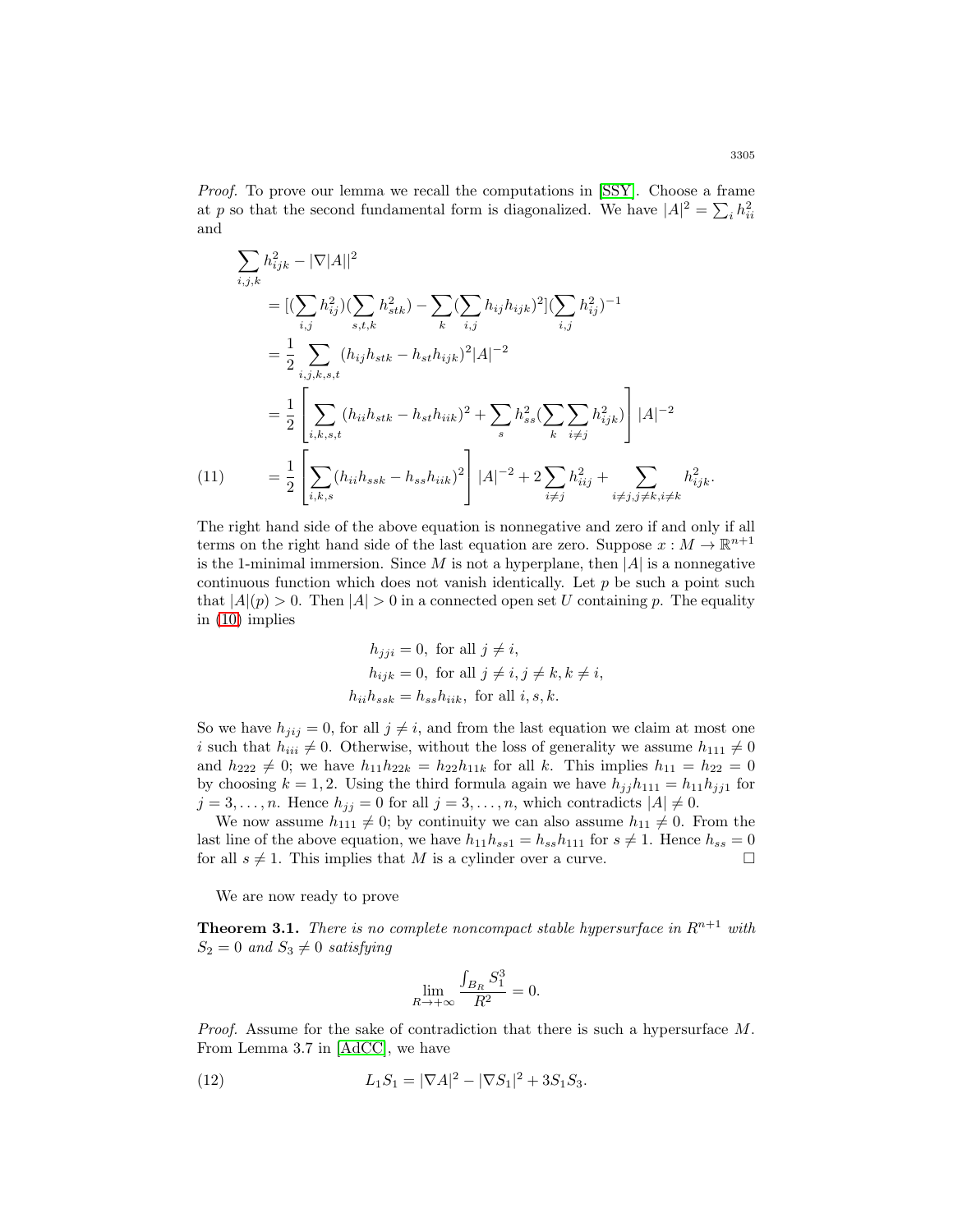Since for any  $\phi \in C_c^{\infty}(M)$ ,

$$
\begin{aligned} &\int_M \langle P_1(\nabla(\phi S_1)), \nabla(\phi S_1) \rangle dM \\ &= \int_M \langle P_1((\nabla \phi)S_1 + \phi \nabla S_1), (\nabla \phi)S_1 + \phi \nabla S_1 \rangle dM \\ &= \int_M \langle P_1(\nabla \phi), \nabla \phi \rangle S_1^2 dM + 2 \int_M \langle P_1(\nabla \phi), \nabla S_1 \rangle \phi S_1 dM \\ &+ \int_M \phi^2 \langle P_1(\nabla S_1), \nabla S_1 \rangle dM, \end{aligned}
$$

using  $(12)$  we have

$$
\int_{M} \phi^{2} S_{1}(|\nabla A|^{2} - |\nabla S_{1}|^{2}) dM = \int_{M} (L_{1}S_{1} - 3S_{1}S_{3}) \phi^{2} S_{1} dM
$$
\n
$$
= -\int_{M} \langle P_{1}(\nabla S_{1}), \nabla(\phi^{2} S_{1}) \rangle dM - \int_{M} 3S_{3} \phi^{2} S_{1}^{2} dM
$$
\n
$$
= -\int_{M} \phi^{2} \langle P_{1}(\nabla S_{1}), \nabla S_{1} \rangle dM - 2 \int_{M} \langle P_{1}(\nabla \phi), \nabla S_{1} \rangle \phi S_{1} dM
$$
\n
$$
- \int_{M} 3S_{3} \phi^{2} S_{1}^{2} dM
$$
\n
$$
= -\int_{M} \langle P_{1}(\nabla(\phi S_{1})), \nabla(\phi S_{1}) \rangle dM + \int_{M} \langle P_{1}(\nabla \phi), \nabla(\phi) \rangle S_{1}^{2} dM
$$
\n
$$
- \int_{M} 3S_{3} \phi^{2} S_{1}^{2} dM
$$
\n
$$
\leq \int_{M} \langle P_{1}(\nabla \phi), \nabla \phi \rangle S_{1}^{2} dM
$$
\n
$$
\leq (n-1) \int_{M} |\nabla \phi|^{2} S_{1}^{3} dM,
$$

for any  $\phi \in C_c^{\infty}(M)$ . Here we have used the stability inequality [\(7\)](#page-2-1) in the seventh line and we use the following consequence of [\(3\)](#page-2-2) in the last inequality:

(13) 
$$
(n-1)S_1|\nabla\phi|^2 \geq \langle P_1(\nabla\phi), \nabla\phi \rangle.
$$

We can choose  $\phi$  as

<span id="page-5-0"></span>
$$
\phi(x) = \begin{cases} \frac{2R - r(x)}{R}, & \text{on } B_{2R} \setminus B_R; \\ 1, & \text{on } B_R; \\ 0, & \text{on } M \setminus B_{2R}. \end{cases}
$$

Thus from the choice of  $\phi$  we have  $S_1(|\nabla A|^2 - |\nabla S_1|^2) \equiv 0$ . Therefore the elipticity of  $L_1$  implies  $L_1S_1 = 3S_1S_3$ . From Lemma [3.1,](#page-3-1) M must be a cylinder over a curve, which contradicts  $S_3 \neq 0$ . The proof is complete.  $\Box$ 

<span id="page-5-1"></span>The following lemma is of some independent interest, and we include it here since its second part is useful in the proof of Theorem [3.2.](#page-7-0)

**Lemma 3.2.** Let M be a complete immersed hypersurface in  $\mathcal{Q}_c^{n+1}$  with positive constant scalar curvature  $S_2 > -\frac{n(n-1)}{2}c$  and  $S_1 \neq 0$ .

3306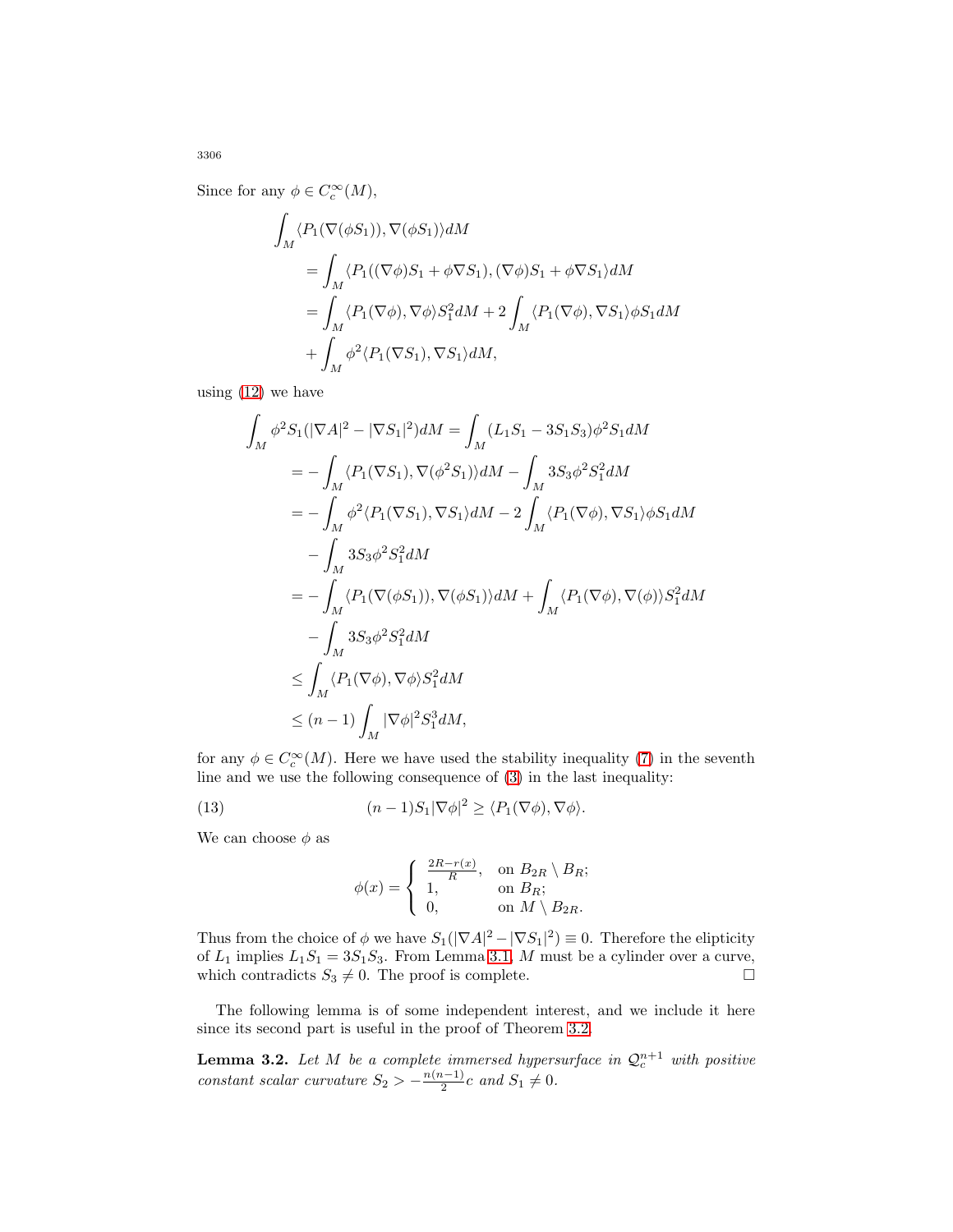1) If M is strongly stable outside a compact subset, then either M has finite 1-volume or

$$
\lim_{R \to +\infty} \frac{1}{R^2} \int_{B_R} S_1 = +\infty.
$$

2) If M is strongly stable, then

$$
\lim_{R \to +\infty} \frac{1}{R^2} \int_{B_R} S_1 = +\infty.
$$

In particular M has infinite 1-volume.

<span id="page-6-1"></span>*Proof.* We can assume that there exists a geodesic ball  $B_{R_0} \subset M$  such that  $M \setminus B_{R_0}$ is strongly stable. That is,

(14) 
$$
\int_M (S_1S_2 - 3S_3 + c(n-1)S_1)f^2 dM \le \int_M \langle P_1(\nabla f), \nabla f \rangle dM,
$$

for all  $f \in \mathcal{C}_c^{\infty}(M \setminus B_{R_0}).$ 

Now, since  $S_2 > 0$ , we have (see [\[AdCR\]](#page-11-12), p. 392)

$$
H_1H_2 \geq H_3
$$

and

 $H_1 \geq H_2^{1/2}.$ By using  $S_1 = nH_1$ ,  $S_2 = \frac{n(n-1)}{2}H_2$  and  $S_3 = \frac{n(n-1(n-2))}{6}H_3$ , we obtain that  $(n-2)$  $\frac{2}{n}S_1S_2 \ge 3S_3;$ 

<span id="page-6-0"></span>that is,

(15) 
$$
-3S_3 \ge -\frac{(n-2)}{n}S_1S_2.
$$

We also have that

$$
\frac{S_1}{n} \ge \left(\frac{2S_2}{n(n-1)}\right)^{1/2},\,
$$

which implies

(16) 
$$
S_1 \ge \left(\frac{2n}{n-1}\right)^{1/2} S_2^{1/2}.
$$

By using inequality [\(15\)](#page-6-0) in [\(14\)](#page-6-1), we obtain that

$$
\int_M \left( S_1 S_2 - \frac{n-2}{n} S_1 S_2 + c(n-1) S_1 \right) f^2 dM \le \int_M \langle P_1(\nabla f), \nabla f \rangle dM;
$$

that is,

$$
\int_M \left(S_2 + \frac{n(n-1)c}{2}\right) S_1 f^2 dM \leq \frac{n}{2} \int_M \langle P_1(\nabla f), \nabla f \rangle dM.
$$

By using [\(13\)](#page-5-0), we obtain that

$$
(n-1)\int_M S_1|\nabla f|^2 dM \ge \int_M \langle P_1(\nabla f), \nabla f \rangle dM.
$$

Therefore, there exists a constant  $C > 0$  such that

(17) 
$$
\int_M S_1 |\nabla f|^2 dM \ge C \int_M S_1 f^2 dM.
$$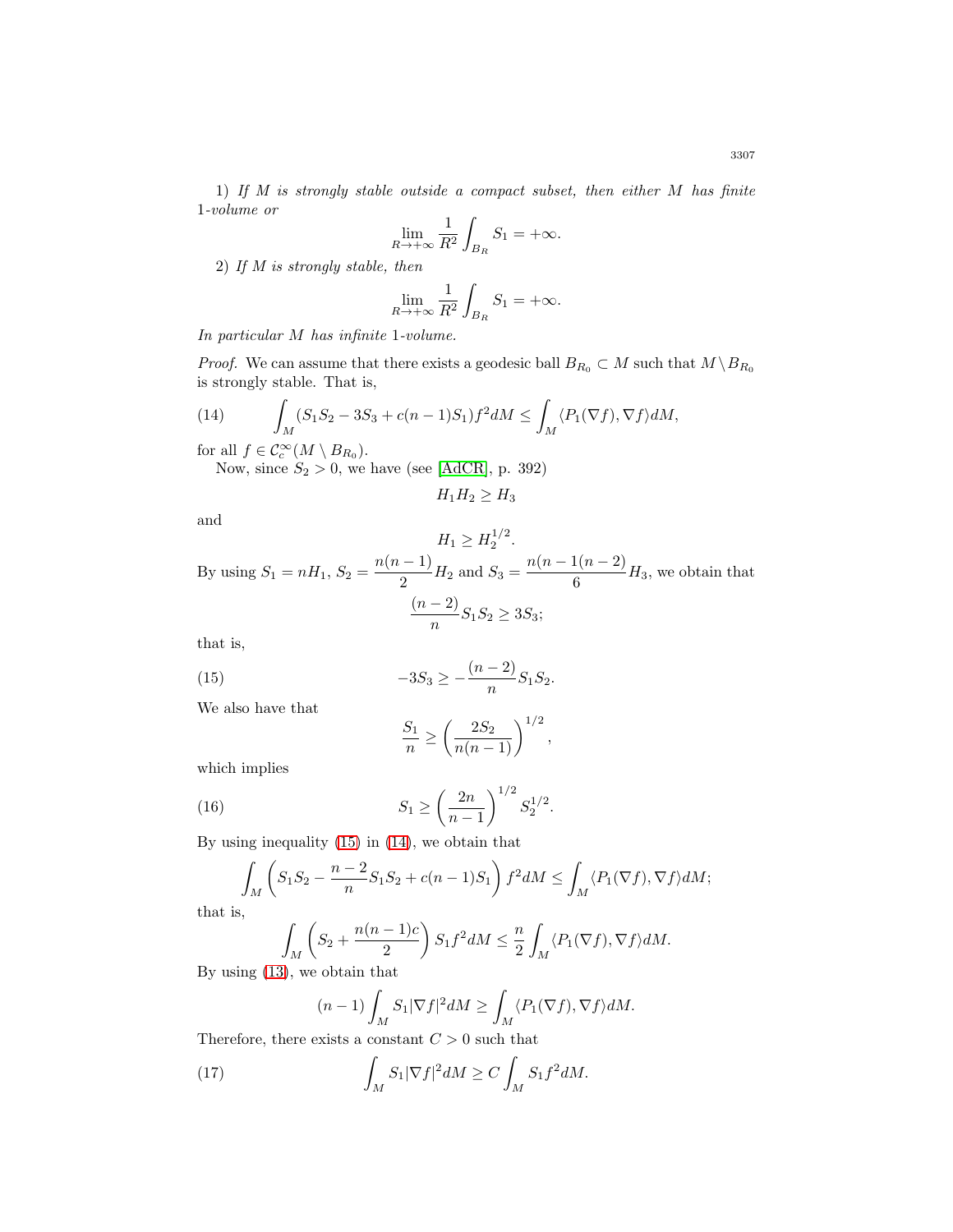1) When M is strongly stable outside  $B_{R_0}$  we can choose f as

$$
f(x) = \begin{cases} r(x) - R_0, & \text{on } B_{R_0+1} \setminus B_{R_0}; \\ 1, & \text{on } B_{R+R_0+1} \setminus B_{R_0+1}; \\ \frac{2R+R_0+1-r(x)}{R}, & \text{on } B_{2R+R_0+1} \setminus B_{R+R_0+1}; \\ 0, & \text{on } M \setminus B_{2R+R_0+1}, \end{cases}
$$

where  $r(x)$  is the distance function to a fixed point. Then

$$
\frac{1}{R^2} \int_{B_{2R+R_0+1} \backslash B_{R+R_0+1}} S_1 dM + \int_{B_{R_0+1} \backslash B_{R_0}} S_1 dM \geq C \int_{B_{R+R_0+1} \backslash B_{R_0+1}} S_1 dM.
$$

If the 1-volume is infinite, we can choose  $R$  large enough such that

$$
C\int_{B_{R+R_0+1}\backslash B_{R_0+1}}S_1dM>\int_{B_{R_0+1}\backslash B_{R_0}}S_1dM;
$$

hence

$$
\lim_{R\to+\infty}\frac{1}{R^2}\int_{B_{2R+R_0+1}\backslash B_{R+R_0+1}}S_1dM=+\infty.
$$

2) When  $M$  is strongly stable we can choose a simpler test function  $f$  as

$$
f(x) = \begin{cases} 1, & \text{on } B_R; \\ \frac{2R - r(x)}{R}, & \text{on } B_{2R} \setminus B_R; \\ 0, & \text{on } M \setminus B_{2R}, \end{cases}
$$

which implies that when  $S_1 \neq 0$ ,

$$
\lim_{R \to +\infty} \frac{1}{R^2} \int_{B_{2R}} S_1 dM = +\infty.
$$

The proof is complete.  $\Box$ 

<span id="page-7-0"></span>**Theorem 3.2.** There is no complete immersed strongly stable hypersurface  $M^n \rightarrow$  $\mathbb{R}^{n+1}$ ,  $n \geq 3$ , with positive constant scalar curvature and polynomial growth of 1-volume; that is,

$$
\lim_{R\to\infty}\frac{\int_{B_R}S_1dM}{R^n}<\infty,
$$

where  $B_R$  is a geodesic ball of radius R of  $M^n$ .

*Proof.* Suppose that  $M$  is a completely immersed strongly stable hypersurface  $M^n \to \mathbb{R}^{n+1}$ ,  $n \geq 3$ , with positive constant scalar curvature. From Theorem [2.2](#page-3-2) it suffices to show that the 1-volume  $\int_M S_1 dM$  is infinite, which is part (2) of Lemma  $3.2.$  $\Box$ 

## 4. GRAPHS WITH  $S_2 = const.$  IN EUCLIDEAN SPACE

In this section we include some stability properties and estimates for entire graphs on  $\mathbb{R}^n$  which may be known to experts but may not be easy to find a reference for. Using these facts we give the proof of Corollary [4.1.](#page-10-0) Let  $M^n$  be a hypersurface of  $\mathbb{R}^{n+1}$  given by a graph of a function  $u : \mathbb{R}^n \to \mathbb{R}$  of class  $\mathcal{C}^{\infty}(\mathbb{R}^n)$ . For such hypersurfaces we have:

3308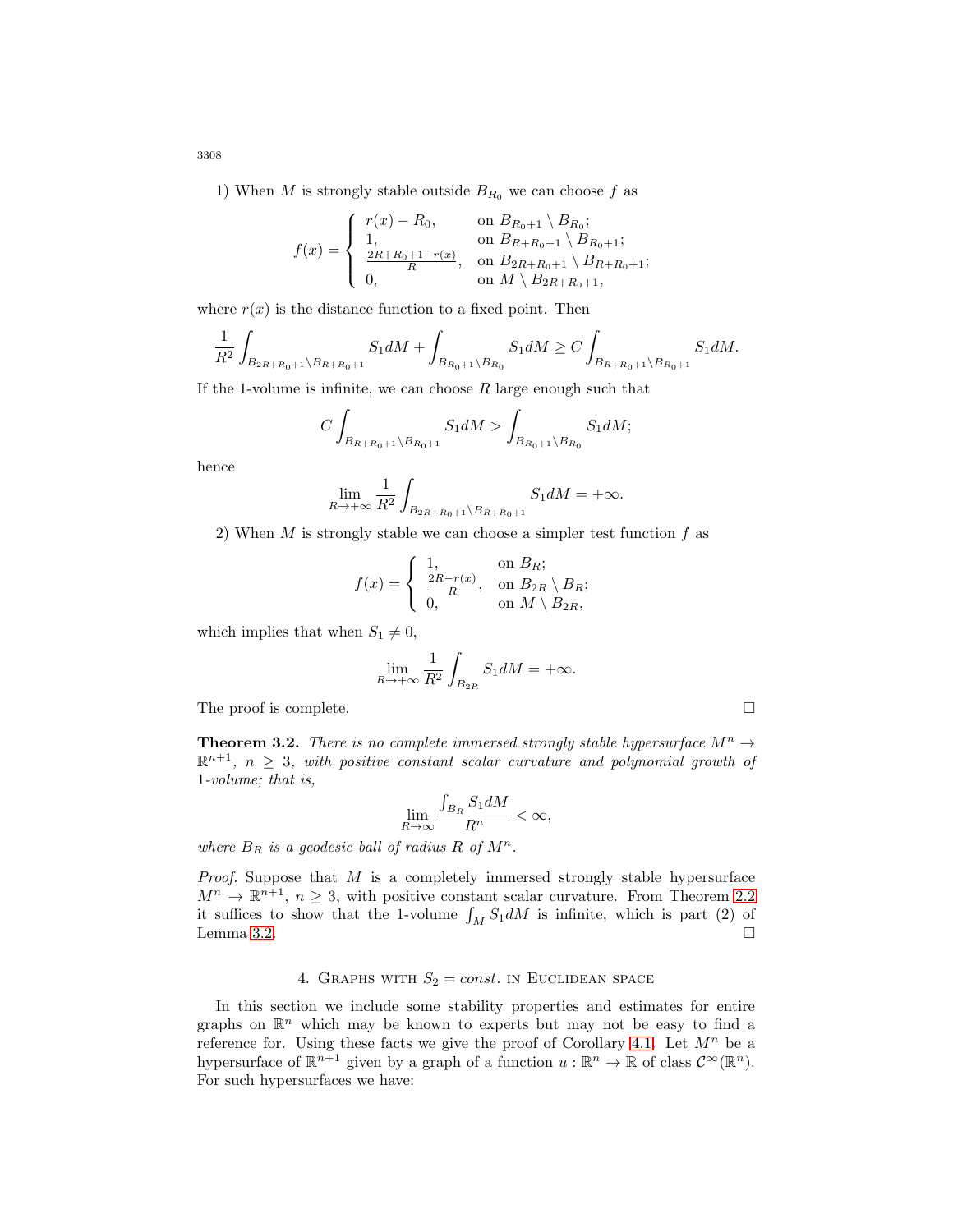**Proposition 4.1.** Let  $M^n$  be a graph of a function  $u : \mathbb{R}^n \to \mathbb{R}$  of class  $\mathcal{C}^{\infty}(\mathbb{R}^n)$ . Then

- (1) If  $S_2 = 0$  and  $S_1$  does not change sign on M, then  $M^n$  is a stable hypersurface.
- (2) If M has  $S_2 = C > 0$ , then  $M^n$  is strongly stable.

Proof.  $\sqrt{ }$ Consider  $f : M \to \mathbb{R}$  a  $\mathcal{C}^{\infty}$  function with compact support and let  $W =$  $1 + |\nabla u|^2$ . In order to calculate  $\langle P_1(\nabla f), \nabla f \rangle$ , write  $g = fW$ . Thus

$$
\langle P_1(\nabla f), \nabla f \rangle = \langle P_1(\nabla (\frac{g}{W})), \nabla (\frac{g}{W}) \rangle
$$
  
\n
$$
= \langle P_1(g\nabla \frac{1}{W} + \nabla g \frac{1}{W}), g\nabla (\frac{1}{W}) + \frac{1}{W}\nabla g \rangle
$$
  
\n
$$
= \langle gP_1(\nabla \frac{1}{W}) + \frac{1}{W}P_1(\nabla g), g\nabla (\frac{1}{W}) + \frac{1}{W}\nabla g \rangle
$$
  
\n
$$
= g^2 \langle P_1(\nabla \frac{1}{W}), \nabla \frac{1}{W} \rangle + \frac{g}{W} \langle P_1(\nabla \frac{1}{W}), \nabla g \rangle
$$
  
\n
$$
+ \frac{g}{W} \langle P_1(\nabla g), \nabla \frac{1}{W} \rangle + \frac{1}{W^2} \langle P_1(\nabla g), \nabla g \rangle.
$$

By using the fact that  $P_1$  is selfadjoint, we have (18)

<span id="page-8-0"></span>
$$
\langle P_1(\nabla f), \nabla f \rangle = g^2 \langle P_1(\nabla \frac{1}{W}), \nabla \frac{1}{W} \rangle + 2 \frac{g}{W} \langle P_1(\nabla \frac{1}{W}), \nabla g \rangle + \frac{1}{W^2} \langle P_1(\nabla g), \nabla g \rangle.
$$

On the other hand, if  $\{e_1, ..., e_n\}$  is a geodesic frame along M,

$$
\begin{split} &\text{div}(fgP_{1}(\nabla\frac{1}{W}))\\ &=\sum_{i=1}^{n}\langle\nabla_{e_{i}}(fgP_{1}(\nabla\frac{1}{W})),e_{i}\rangle\\ &=\sum_{i=1}^{n}\langle fg_{i}P_{1}(\nabla\frac{1}{W})+f_{i}gP_{1}(\nabla\frac{1}{W})+fg\nabla_{e_{i}}(P_{1}(\nabla\frac{1}{W})),e_{i}\rangle\\ &=\sum_{i=1}^{n}\{fg_{i}\langle P_{1}(\nabla\frac{1}{W}),e_{i}\rangle+f_{i}g\langle P_{1}(\nabla\frac{1}{W}),e_{i}\rangle+fg\langle\nabla_{e_{i}}(P_{1}(\nabla\frac{1}{W})),e_{i}\rangle\}. \end{split}
$$

Since  $f = \frac{g}{W}$ , we get

$$
f_i = g_i \frac{1}{W} + g\left(\frac{1}{W}\right)_i;
$$

that is,

$$
gf_i = gg_i \frac{1}{W} + g^2 \left(\frac{1}{W}\right)_i
$$

$$
= fg_i + g^2 \left(\frac{1}{W}\right)_i.
$$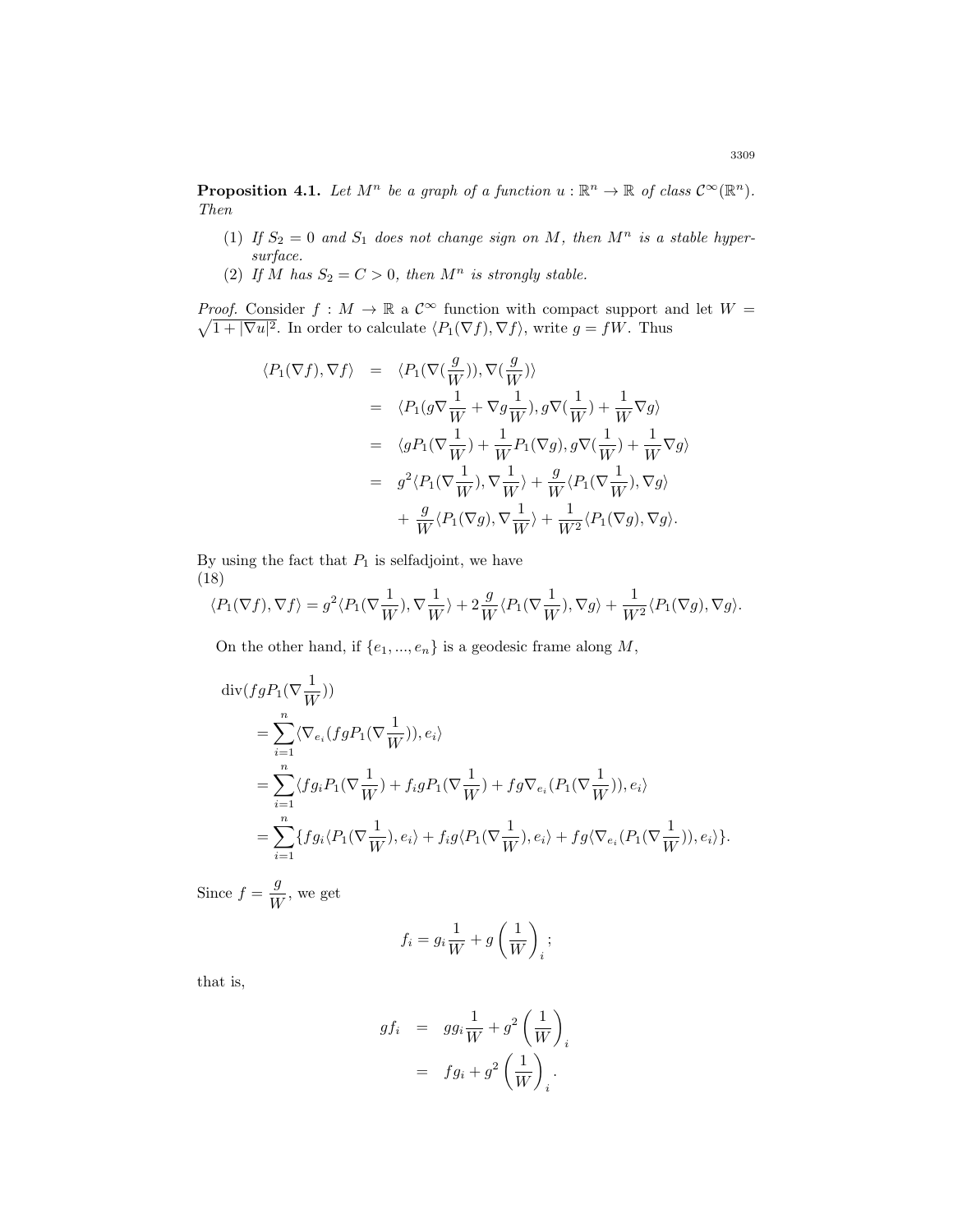Hence,

3310

$$
\begin{split} &\text{div}(fgP_1(\nabla \frac{1}{W}))\\ &=\sum_{i=1}^n\{fg_i\langle P_1(\nabla \frac{1}{W}),e_i\rangle+(fg_i+g^2\left(\frac{1}{W}\right)_i)\langle P_1(\nabla \frac{1}{W}),e_i\rangle\}+fgL_1(\frac{1}{W})\\ &=\sum_{i=1}^n\{2fg_i\langle P_1(\nabla \frac{1}{W}),e_i\rangle+g^2\left(\frac{1}{W}\right)_i\langle P_1(\nabla \frac{1}{W}),e_i\rangle\}+fgL_1(\frac{1}{W})\\ &=2f\langle P_1(\nabla \frac{1}{W}),\nabla g\rangle+g^2\langle P_1(\nabla \frac{1}{W}),\nabla(\frac{1}{W})\rangle+fgL_1(\frac{1}{W})\\ &=2\frac{g}{W}\langle \nabla \frac{1}{W},P_1(\nabla g)\rangle+g^2\langle P_1(\nabla \frac{1}{W}),\nabla(\frac{1}{W})\rangle+f^2WL_1(\frac{1}{W}). \end{split}
$$

<span id="page-9-0"></span>Thus, (19)

$$
2\frac{g}{W}\langle \nabla \frac{1}{W}, P_1(\nabla g)\rangle = \text{div}(fgP_1(\nabla \frac{1}{W})) - g^2\langle P_1(\nabla \frac{1}{W}), \nabla(\frac{1}{W})\rangle - f^2WL_1(\frac{1}{W}).
$$

Now, by using [\(19\)](#page-9-0) in equation [\(18\)](#page-8-0), we get

$$
\langle P_1(\nabla f), \nabla f \rangle = \text{div}(fgP_1(\nabla \frac{1}{W})) - f^2 WL_1(\frac{1}{W}) + \frac{1}{W^2} \langle P_1(\nabla g), \nabla g \rangle.
$$

Now, the divergence theorem implies that

$$
\int_M \langle P_1(\nabla f), \nabla f \rangle dM = -\int_M f^2 WL_1(\frac{1}{W})dM + \int_M \frac{1}{W^2} \langle P_1(\nabla g), \nabla g \rangle dM.
$$

Choose the orientation of M in such way that  $S_1 \geq 0$ . Since  $S_1^2 - |A|^2 = 2S_2 \geq 0$ , we obtain that  $S_1 \geq |A|$ . Thus,  $\langle P_1(\nabla g), \nabla g \rangle = S_1 |\nabla g|^2 - \langle A \nabla g, \nabla g \rangle \geq (S_1 |A|$ )| $\nabla g|^2 \geq 0$ , which implies that

(20) 
$$
\int_M \langle P_1(\nabla f), \nabla f \rangle dM \geq -\int_M f^2 WL_1(\frac{1}{W}) dM.
$$

When  $S_2$  is constant, we will use the following formula proved by Reilly (see [\[Re\]](#page-11-6), Proposition C):

$$
L_1(\frac{1}{W}) = L_1(\langle N, e_{n+1} \rangle) = -(S_1S_2 - 3S_3)\langle N, e_{n+1} \rangle = -(S_1S_2 - 3S_3)\frac{1}{W},
$$

where N is the normal vector of M and  $e_{n+1} = (0, ..., 0, \pm 1)$ , according to our choice of the orientation of M.

Thus,

$$
\int_{M} \langle P_1(\nabla f), \nabla f \rangle dM \ge \int_{M} (S_1 S_2 - 3S_3) f^2 dM
$$

for all functions f with compact support. Hence M is stable if  $S_2 = 0$  and strongly stable in the case  $S_2 \neq 0$ .  $\Box$ 

Remark 4.1. We would like to remark that the operator  $L_1$  need not be elliptic in the above proof.

**Proposition 4.2.** Let  $M^n$  be a graph of a function  $u : \mathbb{R}^n \to \mathbb{R}$  of class  $\mathcal{C}^{\infty}(\mathbb{R}^n)$ , with  $S_1 \geq 0$ . Let  $B_R$  be a geodesic ball of radius R in M. Then

$$
\int_{B_{\theta R}} S_1 dM \le \frac{C(n)}{1-\theta} R^n,
$$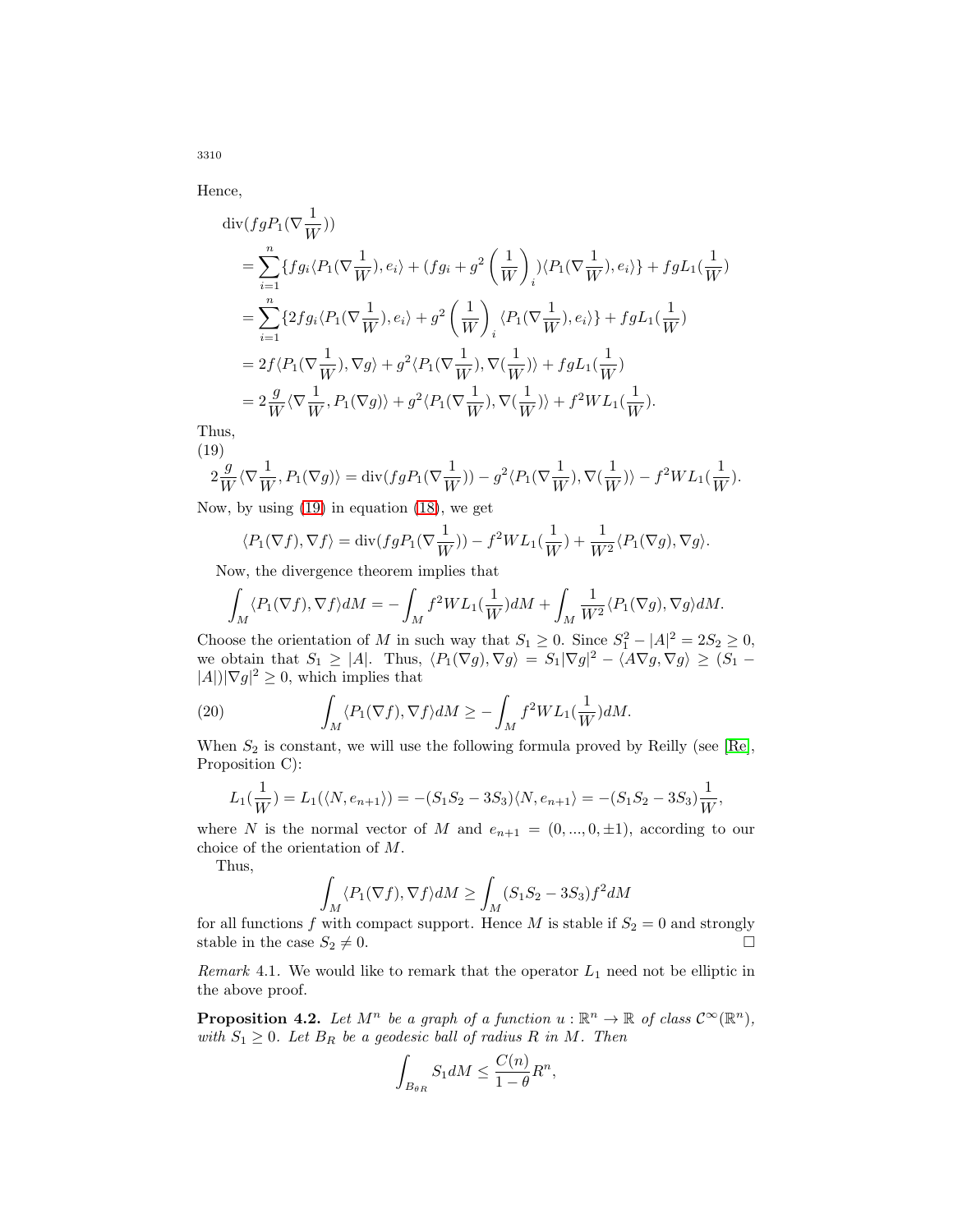where  $C(n)$  and  $\theta$  are constants, with  $0 < \theta < 1$ . In particular,  $\int_M S_1 dM$  has polynomial growth.

*Proof.* Let  $f : M \to \mathbb{R}$  be a function in  $\mathcal{C}_0^{\infty}(M)$ , that is, a smooth function with compact support. Observe that

$$
\operatorname{div}\left(f\frac{\nabla u}{W}\right) = f\operatorname{div}\left(\frac{\nabla u}{W}\right) + \left\langle \nabla f, \frac{\nabla u}{W} \right\rangle,
$$

where  $W = \sqrt{1 + |\nabla u|^2}$ . By using the fact that  $S_1$  is given by  $S_1 = \text{div} \left( \frac{\nabla u}{W} \right)$  $\overline{ }$ , we have that

<span id="page-10-1"></span>(21) 
$$
\int_M f S_1 dM = \int_M f \operatorname{div} \left( \frac{\nabla u}{W} \right) dM = - \int_M \left\langle \nabla f, \frac{\nabla u}{W} \right\rangle dM.
$$

Now, choose a family of geodesic balls  $B_R$  that exhausts M. Fix  $\theta$ , with  $0 < \theta <$ 1, and let  $f : M \to \mathbb{R}$  be a continuous function that is one on  $B_{\theta R}$ , zero outside  $B_R$ and linear on  $B_R \setminus B_{\theta R}$ . Therefore, from equation [\(21\)](#page-10-1) we obtain

$$
\int_{B_{\theta R}} S_1 dM \le \int_{B_R} f S_1 dM \le \int_{B_R} \left| \left\langle \frac{\nabla u}{W}, \nabla f \right\rangle \right| dM.
$$

By using Cauchy-Schwarz inequality and the fact that  $\frac{|\nabla u|}{W} \leq 1$ , we get that

$$
\int_{B_{\theta R}} S_1 dM \le \int_{B_R} |\nabla f| dM \le \int_{B_r \setminus B_{\theta R}} \frac{1}{(1-\theta)R} dM \le \frac{1}{(1-\theta)R} \text{vol}(B_R).
$$

We observe that since M is a graph, if  $\Omega_R = \{(x_1, \ldots, x_{n+1}) \in \mathbb{R}^{n+1} | -R \le x_{n+1} \le$  $R; \ \sqrt{x_1^2 + \cdots + x_n^2} \le R\},\$  then

$$
\text{vol}(B_R) \le \int_{\Omega_R} 1 dx_1 \dots dx_{n+1} = C(n)R^{n+1}.
$$

Hence,

$$
\int_{B_{\theta R}} S_1 dM \le \frac{1}{(1-\theta)R} \text{vol}(B_R) = \frac{C(n)}{1-\theta} R^n.
$$

We have the following corollary of Theorem [3.2.](#page-7-0)

<span id="page-10-0"></span>**Corollary 4.1.** Any entire graph on  $\mathbb{R}^n$  with nonnegative constant scalar curvature must have zero scalar curvature.

Proof. Suppose for sake of contradiction that there exists an entire graph with  $S_2 = const. > 0$ . Such a graph is strongly stable; and if  $S_2 > 0$ , we get that  $S_1^2 = |A|^2 + 2S_2 > 0$ , we obtain that  $S_1$  does not change sign, and we can choose the orientation in such a way that  $S_1 > 0$ . Thus the graph has polynomial growth of the 1-volume. Thus we have a contradiction with Theorem [3.2.](#page-7-0) Therefore it follows that  $S_2 = 0$ .